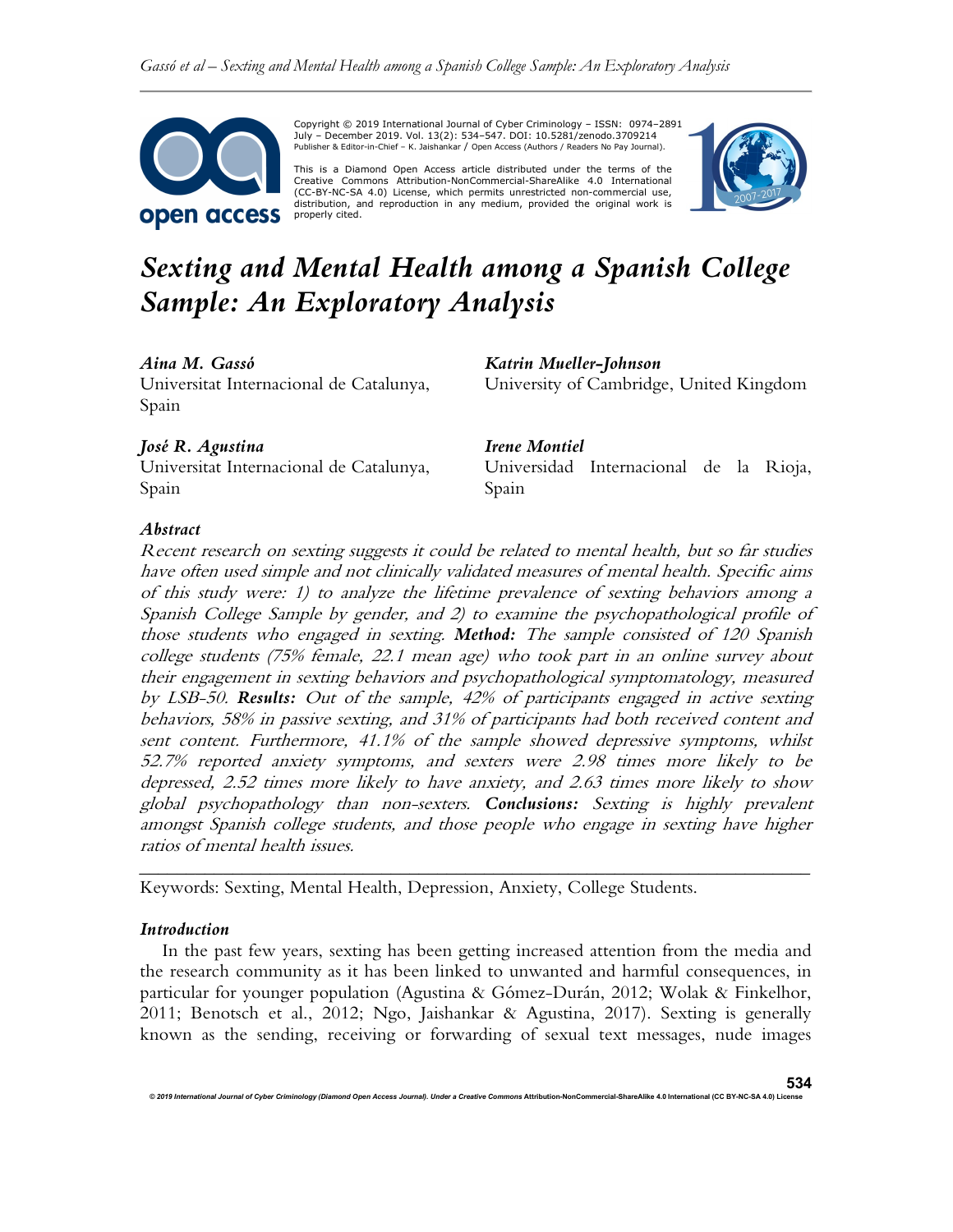

and/or sexual content (e.g., photos, videos) via the Internet, mobile phones or any electronic devices (Wolak & Finkelhor, 2011).

Informed sexting prevalence rates vary considerably, ranging from 1% for participants who sent erotic or sexual content (imagery or text messages) and 7,1% for those who received the content, to 30% for participants who sent the content and 45% for those who received it in adolescent and young adult samples (Mitchell et al., 2012; Englander, 2012). The literature review carried out by Klettke et al. (2014) shows that 53.3% of participants engaged in sexting behaviors in general. Posterior studies highlight similar prevalence rates in adults: Drouin et al. (2015) found that 47% of their adult population had engaged in sexting behaviors, Hudson et al. (2015) found that 80.9% of their sample had engaged in sexting at least once, whilst 48.5% of the sample was engaging in sexting behaviors at the time they were questioned.

For the purpose of this study, several online sexual victimization behaviors (OSV) and online sexual aggression behaviors (OSA) have been investigated as part of the sexting dynamics, attending to the recently observed relationship between sexting and online victimization (Agustina, 2012; Reyns et al. 2011). The online sexual victimization behaviors (OSV) include being a victim of non-consensual dissemination of oneself nude imagery or sexual content, being pressured to sext and being threatened to sext; online sexual aggression behaviors (OSA) include: disseminating someone's nude imagery or sexual content without their consent, pressuring someone to sext and threating someone to sext.

Research also highlights an existing relationship between mental health or psychological health and sexting (Dake et al., 2012; Klettke et al., 2014; Jasso et al., 2017). Taking into account the increasing number of suicide cases related to sexting (Jasso et al., 2017), the relationship between sexting and mental health seems of particular interest, even though results up to date are mixed (Klettke et al., 2014; Jasso et al., 2017).

A significant association between depressive symptoms and impulsivity and sexting was found by Temple et al. (2014), but the relationship was not significant when they controlled for previous sexual behaviors. Englander (2012)'s results indicate that people who engaged in sexting were less likely to have depression-related issues, but more likely to have anxiety-related problems; on the contrary, Van Ouytsel et al. (2014)'s findings point towards a significant relationship between depressive symptoms and engagement in sexting behaviors.

Therefore, the aims of this study are to report sexting prevalence rates in a Spanish College sample, and to examine the psychopathological profile of those students who engaged in sexting, using clinically validated mental health measures. For the purpose of this research, we will define sexting as creating, sending and/or forwarding nude or sexually explicit images or videos through any electronic devices (i.e. excluding texts messages).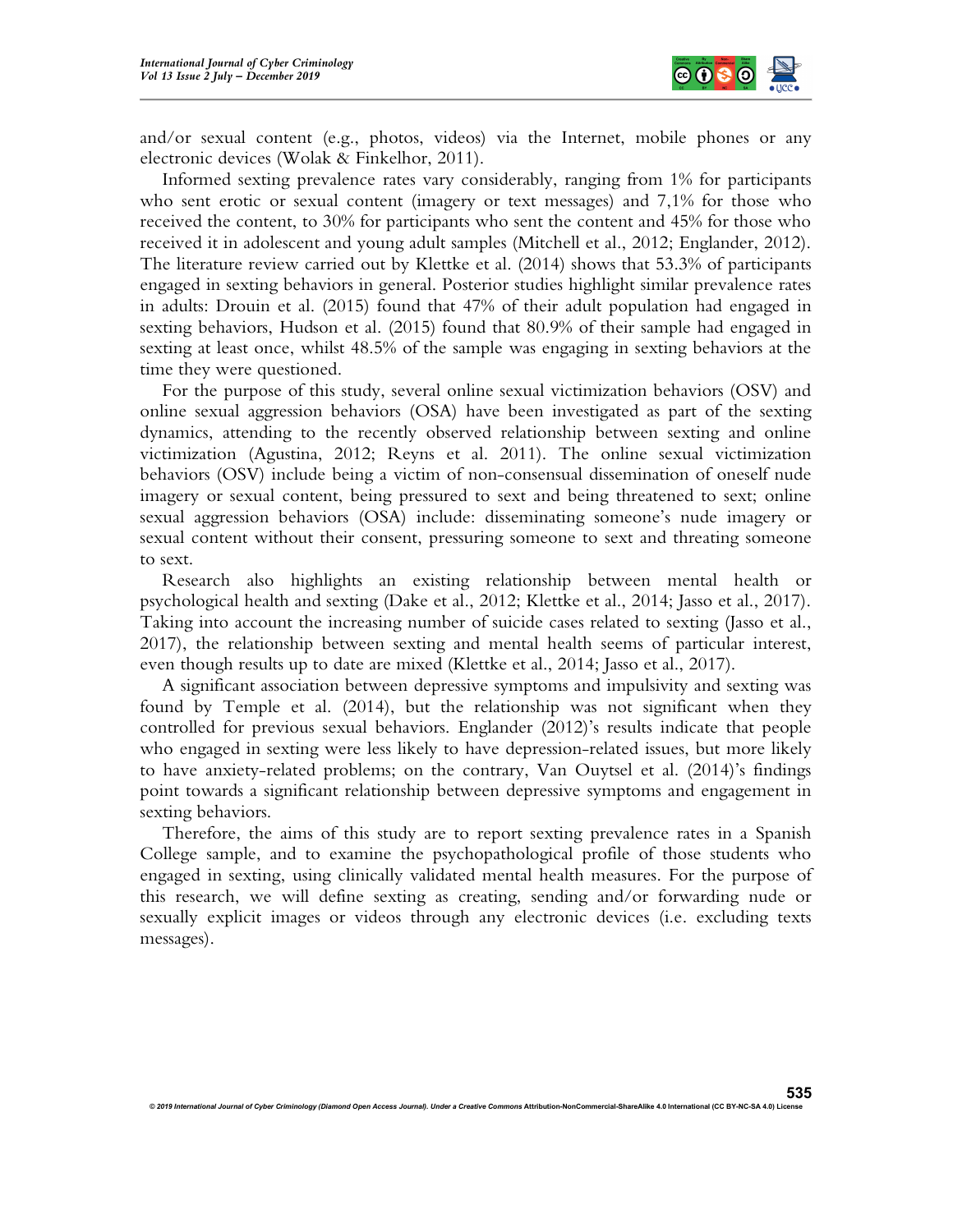# 1. METHODS

## 1.1 Participants

The original sample was comprised of 242 participants. However, participants who did not complete the survey or did not answer to the mental health questionnaire were removed from the original sample. The final sample consisted of 120 Spanish college students, 89 women (75% of the sample) and 31 men (25%), with ages ranging from 18 to 56 years old. The descriptive statistics for the total sample can be found in Table 1.

## 1.2 Instruments

Sexting questionnaire. We used a modified version of the JOV-Q (Montiel  $\&$ Carbonell, 2012) to assess nine different sexting behaviors. For each of the measured sexting behaviors, we asked how many times they engaged in the behavior, on a 6-point Likert scale  $(0=$  never;  $6=$  everyday). This then was recoded as lifetime prevalence (Yes, at least once/ No, never engaged in this behavior). For the purpose of this study, we divided sexting behaviors in Active Sexting and Passive Sexting. Active sexting behaviors include those were the subject has to actively create or carry out an action (i.e. creating and sending one self's sexual content or forwarding someone else's sexual content); Passive sexting encompasses all the behaviors where the subject *receives* an action (i.e. receiving sexts or being pressured to sext).

Mental Health questionnaire. In order to measure mental health we used the Spanish version of LSB-50, which is a revised and shorter version of the SCL-90. This instrument consists of 50 items that assess psychological symptomatology. Responses to the items were collected on a 4-point Likert scale  $(0=$  never and  $4=$  extremely). We used the global subscale, the depression subscale and the anxiety subscale. To analyze the presence or absence of mental health symptoms, the results obtained from the LSB-50 questionnaire were converted according to the authors' guidelines (Abuín & Rivera, 2014). All of the scores under 85 were considered as symptomatology not present and were given a 0, and those who obtained 85 or higher were considered as symptomatology present and were given a 1.

Socio-demographic questionnaire. We included questions about age, sex, marital status, parental marital status, place of residence, employment situation, academic situation, and questions about frequency and use of phones and social media.

## 1.3 Procedure

The study was approved by the Ethics Committee of the International University of Catalunya (UIC Barcelona). Participation was voluntary and responses were anonymous to promote openness and honesty. The survey was administered online using Qualtrics online survey platform. The survey link was sent to university professors from Spanish universities with a request to pass it on to their students. The participating students then self-selected to take part in their own time. The questionnaire took approximately 20-25 minutes to complete, and once completed, students were given information on community resources in case of distress and the email address to contact the investigators in case of concerns. No participant contacted the investigators.

© 2019 International Journal of Cyber Criminology (Diamond Open Access Journal). Under a Creative Com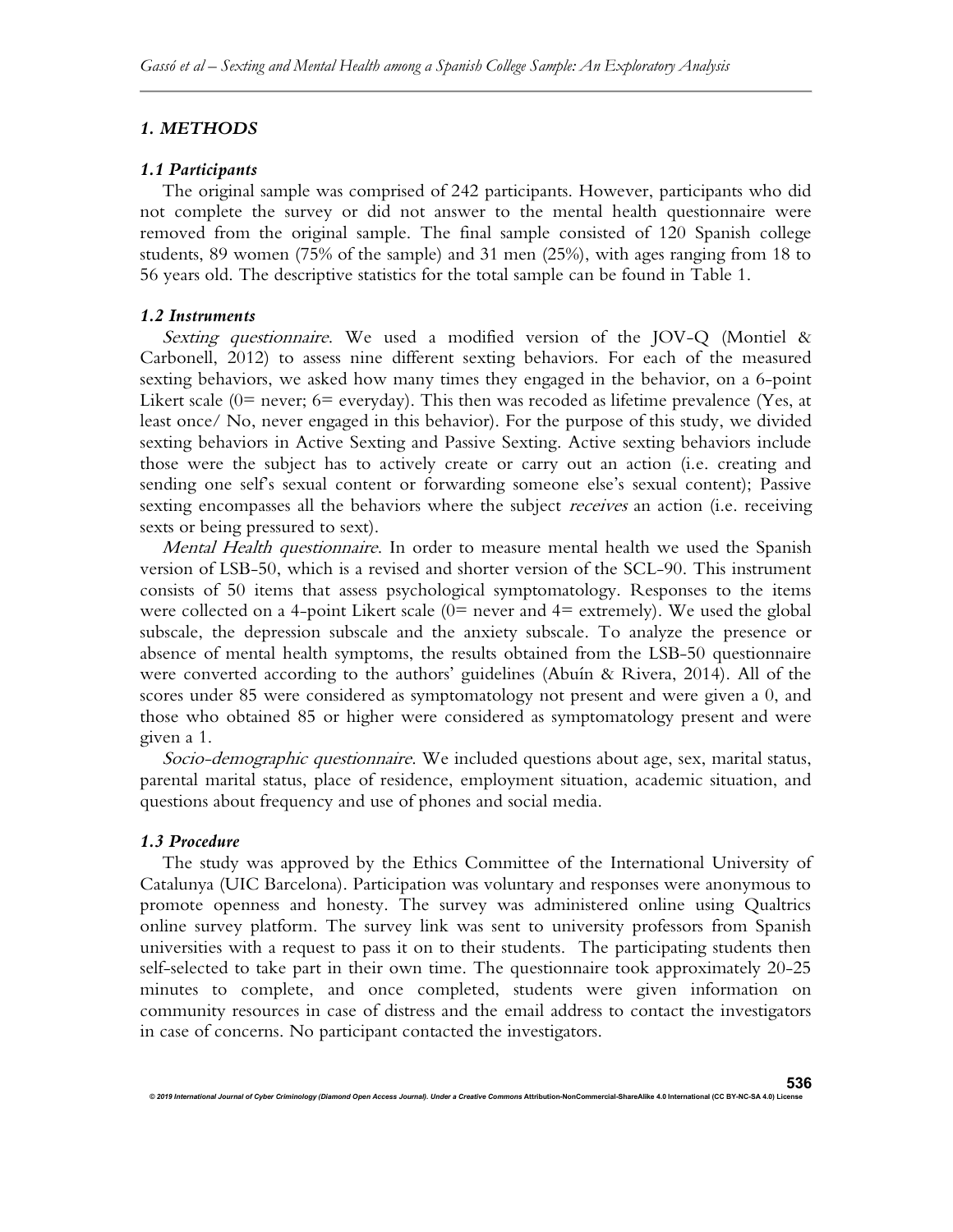

# 2. RESULTS

# 2.1 Sample demographic characteristics

Table 1 shows the descriptive statistics of variables for the total sample. Of the 120 participants, the age average was 22.1 years old. In the sample, 53.4% of the participants were single, 94.1% were undergraduate students, and the greater majority was living with their parents (62.7%) and did not hold any job in addition to being a student (73.5%). Out of the total sample, 98% owned a smartphone and 97.5% used social media, using their mobile phones as the most frequent form of internet access (90.7%). Finally, the greater majority of participants used the internet more than 3 hours per day (49.2%).

|                                | $\frac{\partial}{\partial \theta}$<br>$(N=120)$ | Mean<br>(SD) | Min | Max |
|--------------------------------|-------------------------------------------------|--------------|-----|-----|
| Demographic Variables          |                                                 |              |     |     |
| Gender                         |                                                 |              |     |     |
| Male                           | 24.6                                            |              |     |     |
| Female                         | 75.4                                            |              |     |     |
| Age                            |                                                 | 22.1         | 18  | 56  |
|                                |                                                 | (5.2)        |     |     |
| <b>Marital Status</b>          |                                                 |              |     |     |
| Single                         | 53.4                                            |              |     |     |
| In relationship                | 42.2                                            |              |     |     |
| Married                        | 1.70                                            |              |     |     |
| Common Law Partner             | 1.70                                            |              |     |     |
| Divorced/separated             | 0.80                                            |              |     |     |
| <b>Parental Marital Status</b> |                                                 |              |     |     |
| Married                        | 70.3                                            |              |     |     |
| Divorced/Separated             | 22.9                                            |              |     |     |
| Widow                          | 5.10                                            |              |     |     |
| Other                          | 1.70                                            |              |     |     |
| <b>Academic Situation</b>      |                                                 |              |     |     |
| Undergraduate                  | 94.1                                            |              |     |     |
| Master's Degree                | 2.50                                            |              |     |     |
| Erasmus                        | $\boldsymbol{0}$                                |              |     |     |
| <b>International Student</b>   | $\overline{0}$                                  |              |     |     |
| Other                          | 3.40                                            |              |     |     |
| <b>Living Situation</b>        |                                                 |              |     |     |
| With parents                   | 62.7                                            |              |     |     |
| Student Apartment              | 26.3                                            |              |     |     |
| Off Campus student residence   | 3.40                                            |              |     |     |
| On Campus student residence    | $\overline{0}$                                  |              |     |     |
| Alone                          | 1.70                                            |              |     |     |

## Table 1. Descriptive statistics of demographic and background variables for the total sample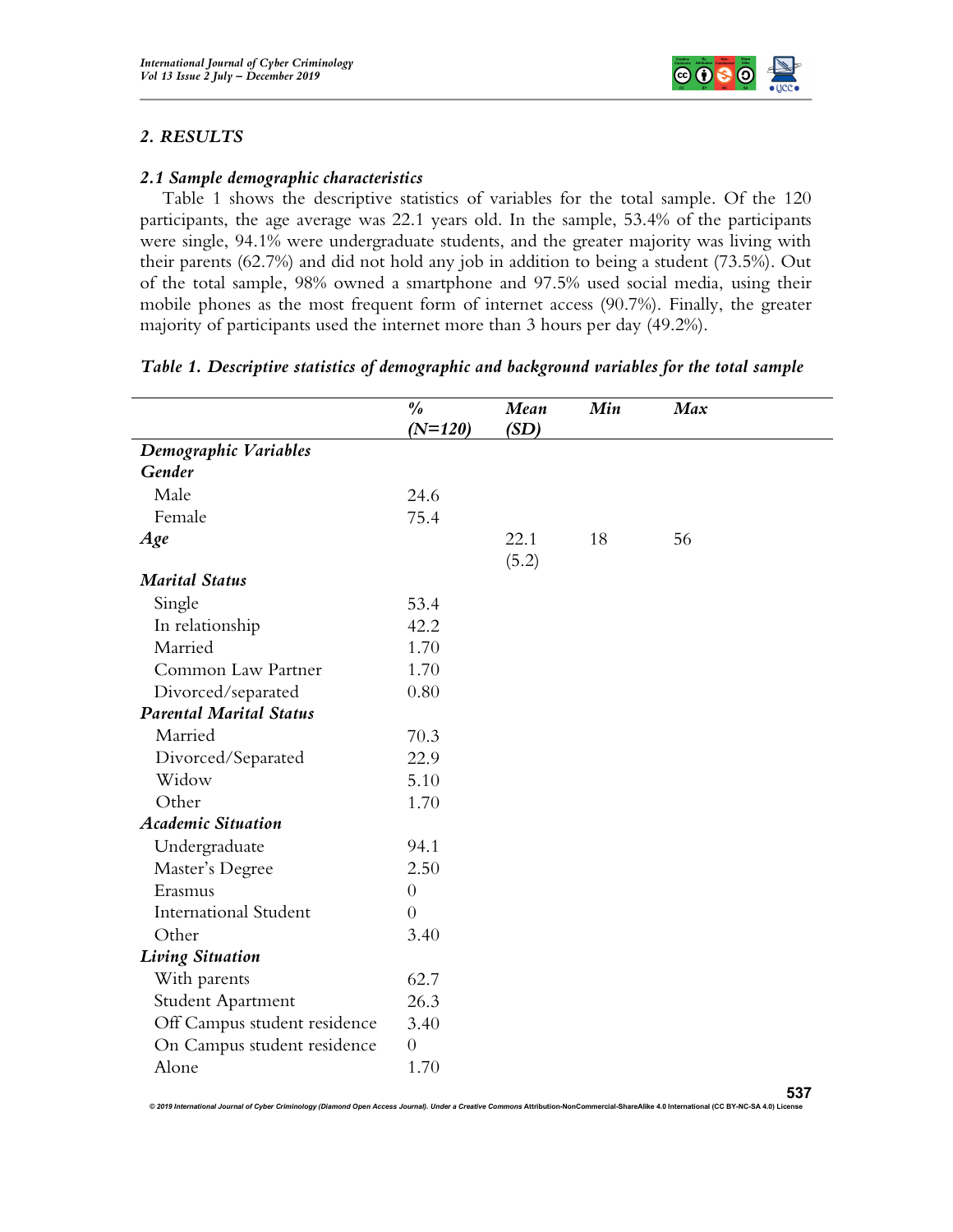| With partner                     | 5.90     |       |   |    |
|----------------------------------|----------|-------|---|----|
| <b>Employment Status</b>         |          |       |   |    |
| Unemployed                       | 73.5     |       |   |    |
| Employed Full Time               | 6.00     |       |   |    |
| <b>Employed Partial Time</b>     | 20.5     |       |   |    |
| Own Smartphone                   | 98       |       |   |    |
| Age of first phone access        |          | 13.7  | 7 | 60 |
|                                  |          | (5.6) |   |    |
| <b>Internet Access</b>           |          |       |   |    |
| Mobile Phone                     | 90.7     |       |   |    |
| Laptop                           | 55.1     |       |   |    |
| Desktop PC                       | 4.20     |       |   |    |
| Tablet                           | 4.20     |       |   |    |
| PlayStation                      | 0.80     |       |   |    |
| <b>Frequency Internet Access</b> |          |       |   |    |
| Once a week                      | $\Omega$ |       |   |    |
| 2-3 times a week                 | 0.80     |       |   |    |
| Everyday                         | 33.9     |       |   |    |
| 2-3hrs per day                   | 16.1     |       |   |    |
| More than 3hrs per day           | 49.2     |       |   |    |
| Social Media Use                 |          |       |   |    |
| Yes                              | 97.5     |       |   |    |
| No                               | 2.50     |       |   |    |

#### 2.2 Prevalence of sexting behaviors

© 2019 International Journal of Cyber Criminology (Diamond Open Access Journal). Under a Creative Comn

The prevalence of sexting behaviors by gender is shown in table 2. Out of the 120 participants, 42% had engaged in at least one of the active sexting behaviors, and prevalence was higher for males (60.7%) than for females (35.3%), ( $p$ = .018, OR= 2.83). For the individual active behaviors, females reported higher but not significant engagement in creating and sending their content (31.8%) than males (28.0%); however, men were 6.79 times more likely to report forwarding someone else's content (p= .000,  $OR = 6.79$ ) than women. There were no significant differences between male and female participants for the rest of the active behaviors.

For the overall passive behaviors, males reported higher prevalence rates than females (62.1% vs 56.2%), although the difference was not significant. Out of the total sample, 55.5% of participants had received sexts at least once, 31.2% of participants had been pressured to sext, at least once, and 2.8% had had their sexual content disseminated without their consent at least once. Finally, 31% of the participants engaged in both active and passive sexting, being males (48.3%) 2.84 times more likely to engage in both behaviors than females (24.7%).

538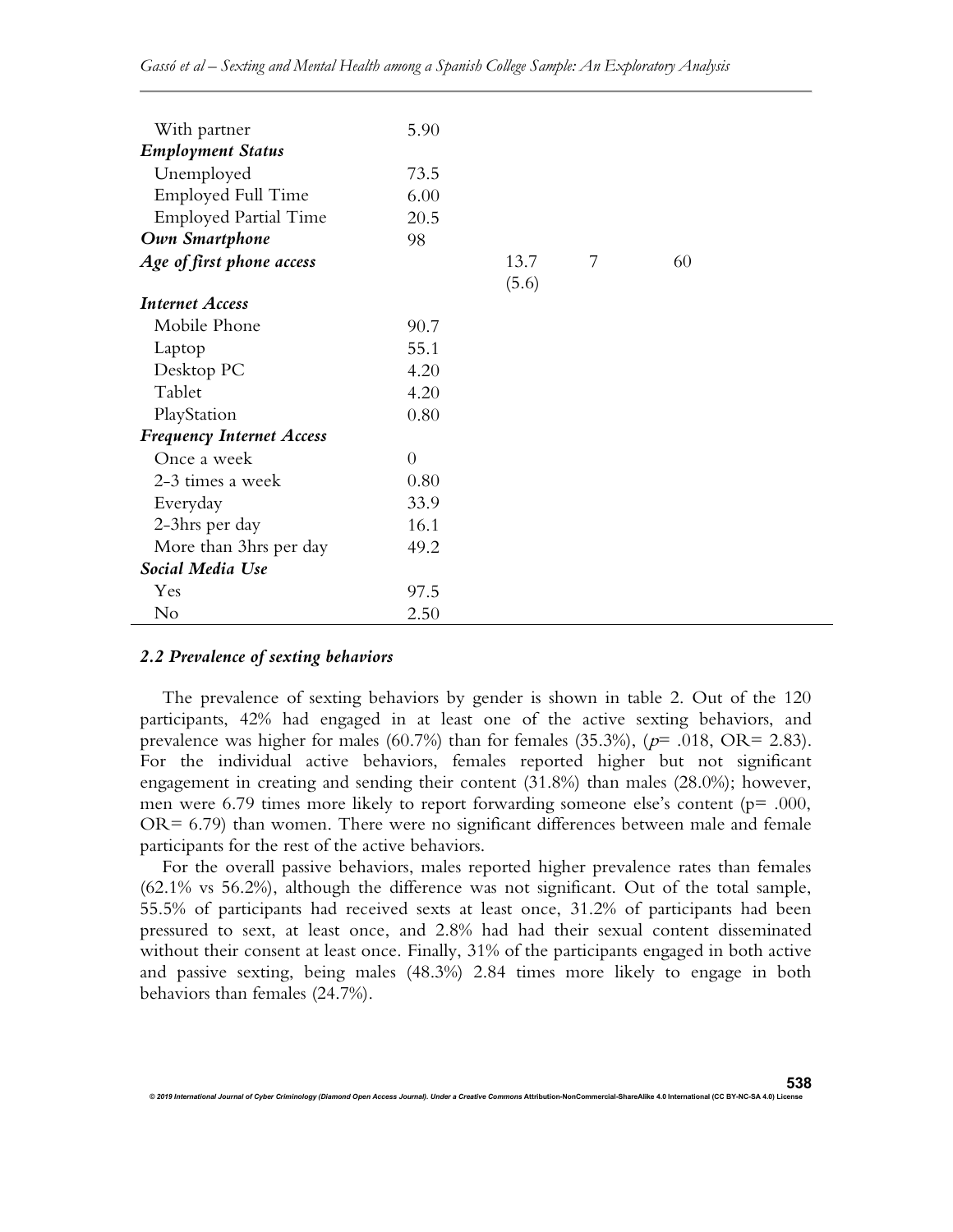

|                                                                                            | Total<br>sample<br>$(N=120)$<br>$\frac{\theta}{\theta}$ | Male<br>$(N=31)$<br>$\frac{\partial}{\partial \theta}$ | Female<br>$(N=89)$<br>$\frac{a}{c}$ | Sig. Test, OR                                                                     |
|--------------------------------------------------------------------------------------------|---------------------------------------------------------|--------------------------------------------------------|-------------------------------------|-----------------------------------------------------------------------------------|
| <b>Active Sexting Behaviors</b>                                                            |                                                         |                                                        |                                     |                                                                                   |
| <b>Any Active Sexting</b>                                                                  | 42.0                                                    | 60.7                                                   | 35.3                                | $\chi^2$ = (1,n=113) = 5.60, p=<br>.018, OR= 2.83, 95% CI<br>[1.18, 6.83]         |
| Creating and sending nude<br>sexual imagery of 30.9<br>or<br>oneself                       |                                                         | 28.0                                                   | 31.8                                | $\chi^2 = (1, n = 110) = .128, p =$<br>.720, OR= .84, 95% CI<br>[.31, 2.24]       |
| Creating and sending nude<br>sexual imagery of<br>or<br>else without<br>someone<br>consent | 0.90                                                    | $\overline{0}$                                         | 1.2                                 | $\chi^2$ = (1,n=110) = .312, p=<br>.576, OR= $0$                                  |
| Forwarding to others nude<br>images or sexual content<br>received from someone else        | 13.8                                                    | 34.6                                                   | 7.2                                 | $\chi^2$ = (1,n=109) = 12.51, p=<br>.000, OR= $6.79$ , $95\%$ CI<br>[2.13, 21.65] |
| Pressuring someone to sext                                                                 | 4.6                                                     | 11.5                                                   | 2.4                                 | $\chi^2$ = (1,n=109) = 3.77, p=<br>.052, OR=5.28, 95% CI<br>[.83, 33.53]          |
| Threatening someone to<br>sext                                                             | 1.8                                                     | 3.8                                                    | 1.2                                 | $\chi^2$ = (1,n=110) = .784, p=<br>.376, OR= 3.32, 95% CI<br>[.20, 55.02]         |
| <b>Passive Sexting Behaviors</b>                                                           |                                                         |                                                        |                                     |                                                                                   |
| Any passive sexting                                                                        | 58.0                                                    | 62.1                                                   | 56.2                                | $\chi^2$ = (1,n=118) = .311, p=<br>.577, OR= 1.28, 95% CI<br>[.54, 3.01]          |
| Receiving sexts                                                                            | 55.5                                                    | 57.7                                                   | 54.8                                | $\chi^2$ = (1,n=110) = .069, p=<br>.793, OR= 1.13, 95% CI<br>[.46, 2.74]          |
| Being a victim of un-<br>consensual diffusion                                              | $2.80\,$                                                | $\overline{0}$                                         | 3.6                                 | $\chi^2$ = (1,n=109) = .918, p=<br>.338, OR = $0$                                 |
| Being pressured to sext                                                                    | 31.2                                                    | 20                                                     | 34.5                                | $\chi^2$ = (1,n=109) = 1.89, p=<br>.169, OR= .47, 95% CI<br>[.16, 1.39]           |
| Being threatened to sext                                                                   | 4.6                                                     | $\theta$                                               | 6.0                                 | $\chi^2$ = (1,n=109) = 1.56, p=<br>$.212, OR = 0$                                 |
| <b>Active and Passive Sexting</b><br>overlap                                               | 31.0                                                    | 48.3                                                   | 24.7                                | $\chi^2$ = (1,n=118) = 5.73, p=<br>.017, OR= 2.84, 95% CI<br>[1.19, 6.81]         |

| Table 2. Prevalence of sexting behaviors by gender |  |  |  |
|----------------------------------------------------|--|--|--|
|                                                    |  |  |  |

© 2019 International Journal of Cyber Criminology (Diamond Open Access Journal). Under a Creative Commons Attribution-NonCommercial-ShareAlike 4.0 International (CC BY-NC-SA 4.0) License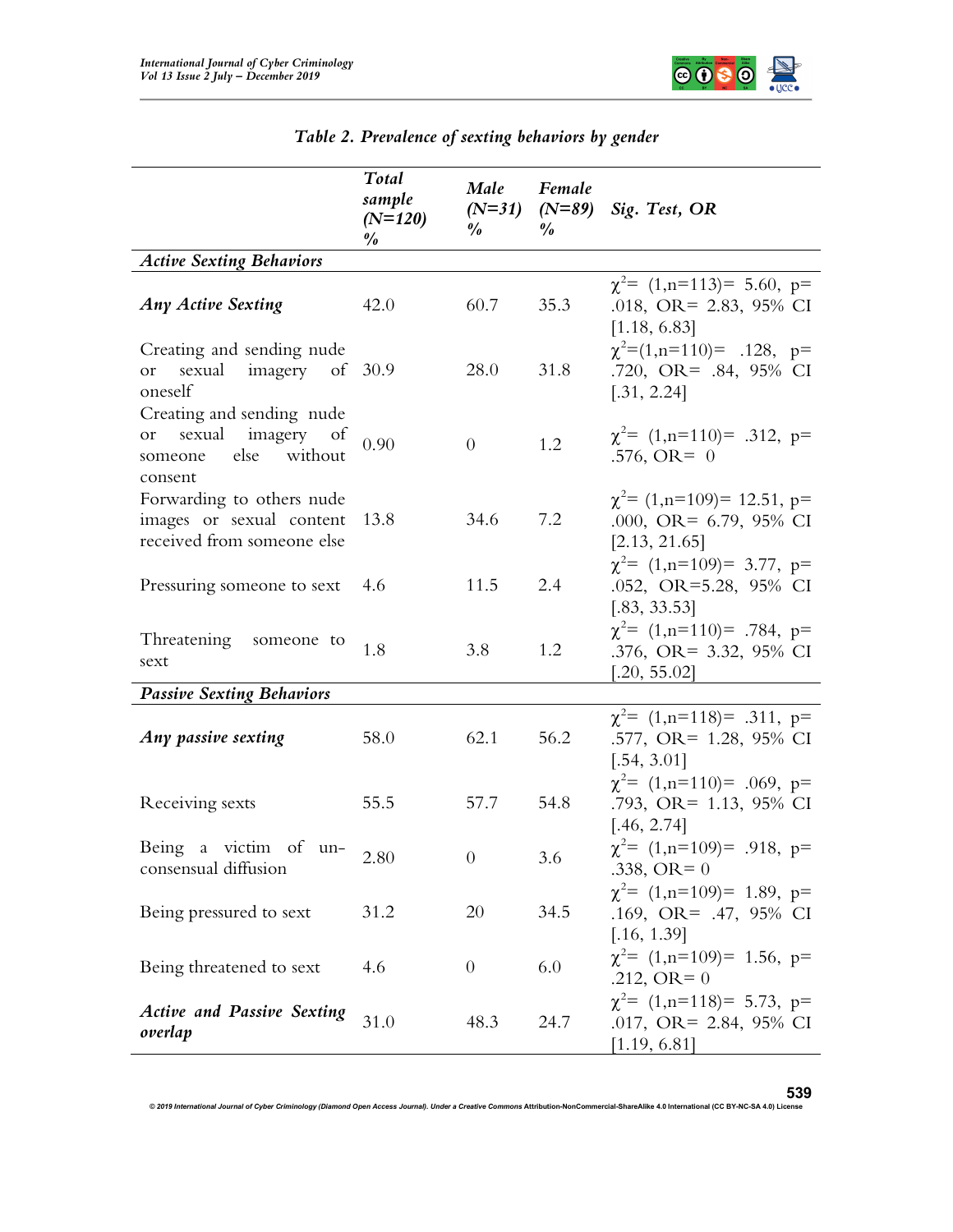## 2.3 Prevalence of psychopathology

The prevalence of mental health variables by gender are presented in table 3. Results showed that out of the total sample, 39.3% of participants suffered from global psychopathological symptoms above the clinical threshold, with a slightly, but not significantly, higher prevalence rate in males (44.4%) than in females (37.6%). Similarly, results regarding depression and anxiety, showed that the overall prevalence was 41.1% and 52.7% respectively, both being higher, but not significantly, for males (51.9%; 55.6%) than for females (37.6%; 51.8%). Overall, anxiety scores were higher than depression scores ( $p < .001$ ) and that global psychopathology scores ( $p < .001$ ).

## Table 3. Prevalence of psychopathology by gender

| Psychopathology | Total<br>sample<br>$(N=120)$<br>$\theta$ | Male<br>$\frac{\theta}{a}$ | Female<br>$\theta$ / $\theta$ | $(N=31)$ $(N=89)$ Sig. Test, OR                                         |
|-----------------|------------------------------------------|----------------------------|-------------------------------|-------------------------------------------------------------------------|
| <b>IGS</b>      | 39.3                                     | 44.4                       | 37.6                          | $\chi^2$ (1,n=112)= .397, p=.529,<br>$OR =$<br>1.33, 95% CI [.55, 3.18] |
| Depression      | 41.1                                     | 51.9                       | 37.6                          | $\chi^2$ (1,n=112)= 1.71, p= .191, OR=<br>1.78, 95% CI [.75, 4.27]      |
| Anxiety         | 52.7                                     | 55.6                       | 51.8                          | $\chi^2$ (1, n=112)= .118, p= .731, OR=<br>1.17, 95% CI [.49, 2.78]     |

## 2.4 Mental Health and Sexting

Table 4. Prevalence rates of psychopathology by sexting status (creating and sending)

| Psychopathology |       |       | Non Sexters Sexters Sig. Test, OR                                     |
|-----------------|-------|-------|-----------------------------------------------------------------------|
| <b>IGS</b>      | 32.9% | 56.3% | $\chi^2$ (1,n=105)= 5.06, p= .024, OR= 2.63, 95%                      |
|                 |       |       | $CI$ [1.12, 6.16]                                                     |
| Depression      | 32.9% | 59.4% | $\chi^2$ (1,n=105)= 6.46, p= .011, OR= 2.98, 95%<br>CI [1.27, 7.04]   |
| Anxiety         | 46.6% | 68.8% | $\chi^2$ (1,n=105)= 4.40, p= .036, OR= 2.52, 95%<br>CI $[1.05, 6.07]$ |

The prevalence rates of psychopathology by general active sexting (i.e. creating and sending nude or sexual content), are shown in Table 4. Results showed that for participants who sexted (i.e. created and sent their nude imagery or sexual content) the presence of global psychopathology was higher than for students who did not sext (56.3% vs 32.9%), and sexters were 2.63 times more likely to show global psychopathology symptoms than non-sexters, ( $p$ = .024, OR= 2.63). Results also showed that sexters were

enal of Cyber Criminology (Diamond Open Access Journal). Under a Creative Commons Attribution-Noncommercial-Share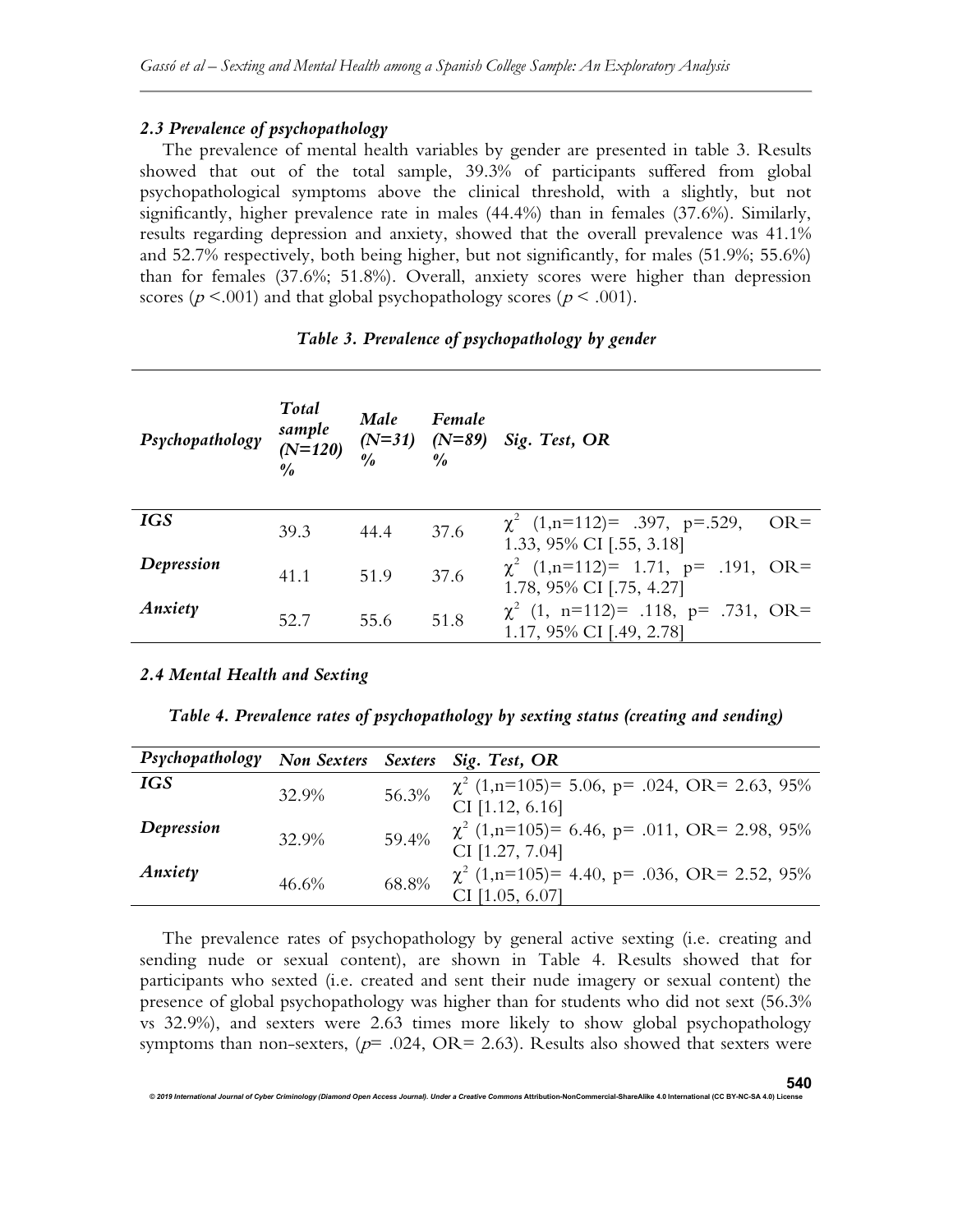

2.98 times more likely to present depression symptoms above clinical threshold than non sexters (59.4% vs 32.9%;  $p=$  .011, OR= 2.98), and that they were 2.52 times more likely to suffer from anxiety than non sexters (68.8% vs 46.6%), ( $p$ = .036, OR= 2.52).

Finally, a step by step binary logistic regression analysis was conducted to examine if gender, frequency of internet use and depression could predict the presence of active sexting behavior (i.e. creating and sending nude or sexual content of oneself). Results showed that gender did not predict creating and sending sexual content; however, both the frequency of internet use ( $p = .042$ ) and depression ( $p = .015$ ) did. Results are shown in table 5.

|                           | B       | <b>SE</b> | t (Wald) | Df | $\mathfrak{p}$ | Exp(B) |
|---------------------------|---------|-----------|----------|----|----------------|--------|
| Gender                    | $-.157$ | .55       | .08      |    | .774           | .86    |
|                           |         |           |          |    |                |        |
| Frequency of internet use | .527    | .26       | 4.13     |    | .042           | 1.69   |
|                           |         |           |          |    |                |        |
|                           |         |           | 5.94     |    |                |        |
| Depression                | 1.10    | .45       |          |    | .015           | 3.012  |
| Constant                  | $-3.53$ | 1.18      | 8.9      |    | .029           | .029   |
| Nagelkerke $R^2$          | .14     |           |          |    |                |        |

|  |  |  | Table 5. Logistic binary regression for predicting sexting behavior (creating and sending sexual content) |  |  |  |  |  |  |  |  |  |
|--|--|--|-----------------------------------------------------------------------------------------------------------|--|--|--|--|--|--|--|--|--|
|--|--|--|-----------------------------------------------------------------------------------------------------------|--|--|--|--|--|--|--|--|--|

## 3. DISCUSSION

Due to the rapid development of new technologies, new ways of social and romantic interactions have appeared. One of these new ways of social interaction is *sexting*, and findings are not homogeneous on whether sexting is part of a normal sexual expression or if it is a harmful and risky behavior that should be prevented. The aims of this study were to explore the prevalence of different types of sexting behaviors among a Spanish College sample, and to explore the psychopathological profile of those students who sexted versus those who did not sext. To do so, we conducted an online survey, using clinically validated measures of mental health, to investigate the correlation of sexting with depression, anxiety and global psychopathology.

Overall, our findings suggest that 30.9% of the total sample had created and sent their own nude imagery or sexual content voluntarily at least once. These findings are consistent with the results obtained by many studies with adult samples, in which prevalence rates range from 27.8% to 33% for this behavior (Gámez-Guadix et al., 2015; Englander, 2012; Frankel et al., 2018; Morelli et al., 2016; Delevi & Weisskirch, 2013; Gordon-Messer et al., 2013; and AP-MTV, 2009).

For the general passive sexting behaviors, results showed that out of our total sample, 58% of participants had received sexts at least once in their life. These results are in line with evidence found in other studies, being their prevalence rates between 54.3% and 64.2% for this behavior (Dir et al., 2013; Boulat et al., 2012; and Klettke et al., 2014).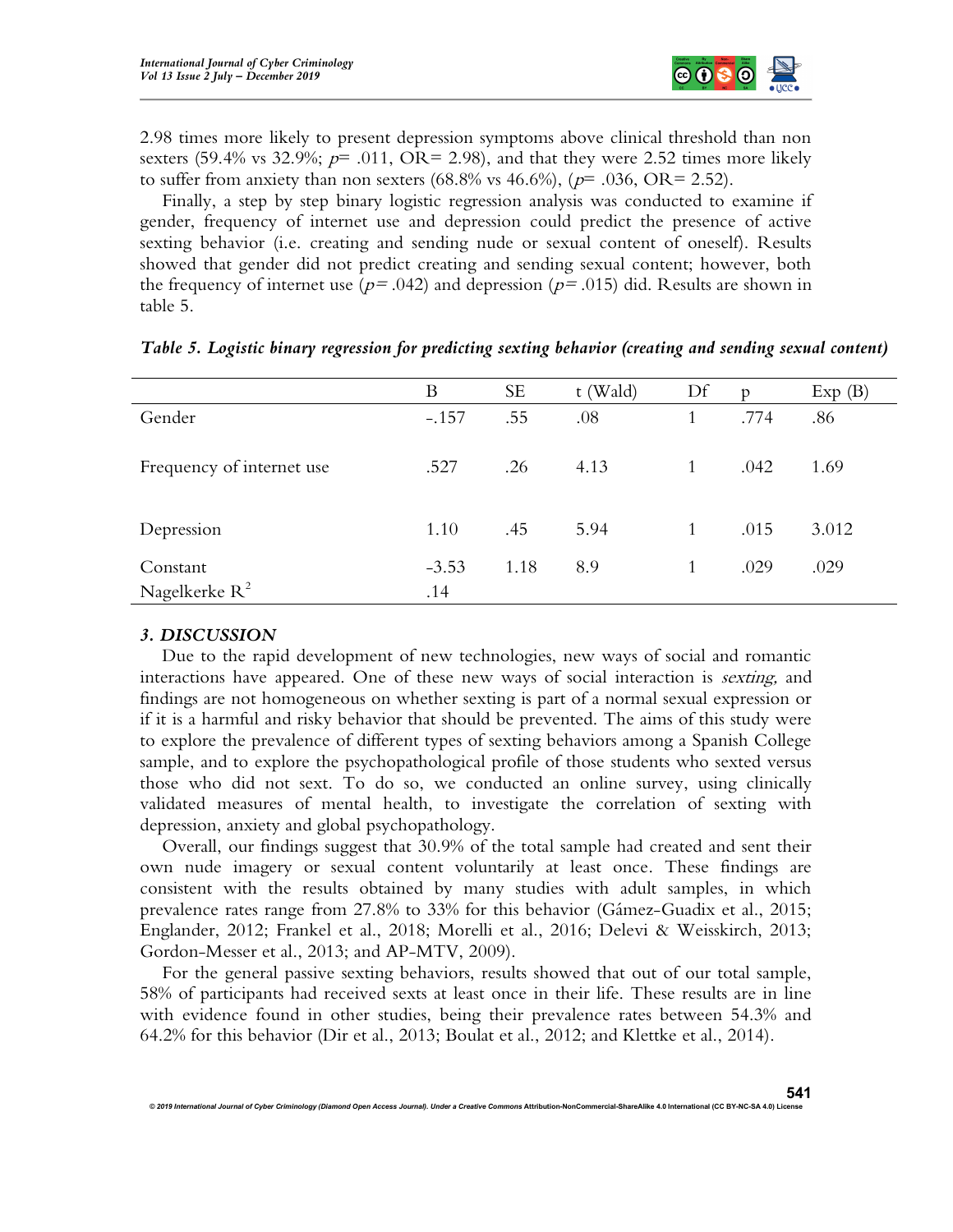For the general active behavior (creating and sending sexual content) and for the general passive behavior (receiving sexts) we did not find significant differences between prevalence rates for males and females. These results are in line with other investigations (Gámez-Guadix et al., 2015, Benotsch et al., 2013, Dir et al., 2013, Drouin & Landgraff, 2012 and Henderseon & Morgan, 2011). However, for the active sexting behavior of forwarding someone else's nude imagery or sexual content, there was a significant difference between males and females. For our sample, men (34.6%) were 6.79 times more likely to forward someone else's sexual content than women (7.2%). Furthermore, results indicate that there is a significant difference in gender regarding those who engaged in both active and passive sexting behaviors. These differences may be due to the unbalanced gender ratio in our sample, since most of the literature does not find significant differences between gender.

Notably, our study also investigated online sexual aggression (OSA), including: disseminating someone's sexual content without their consent, pressuring someone to send their sexual content and threatening someone to send their sexual content. For our sample, there were no significant differences between males and females for the OSA behaviors. Men showed higher prevalence rates than women for pressuring someone to sext (11.5% vs 2.4% respectively), and for threatening someone to sext (3.8% vs 1.6%, respectively) although the differences were not significant. In interpreting these results it is important to bear in mind that this is an exploratory study with a small sample, and it will take further research to see if these rates will be indeed replicated. Nevertheless, these findings are interesting, given that to our knowledge, there have not been any studies in Spain that have looked into the prevalence of online sexual aggression behaviors. Our prevalence results suggest that the more harmful and risky the active behavior, the fewer people who engage in it.

Regarding the online sexual victimization (OSV) results, which include: being a victim of non-consensual dissemination of sexual content, being pressured to sext and being threatened to sext, our findings indicate that overall, 2.8% of the sample had been a victim of non-consensual dissemination. Similarly, Gámez-Guadix et al. (2015)'s results show that 1.1% of their adult sample had been a victim of non-consensual dissemination of their content. Furthermore, 31.2% of the participants had been pressured to sext, with women showing higher prevalence rates than men (34.5% vs. 20.0%), although the difference was not significant. These results are also in line with Gaméz-Guadix et al. (2015)'s findings where 31.5% of the women had been pressured to send their pictures, in comparison to 22.0% of men. The similarity in the results found by us and by Gaméz-Guadix et al. (2015) might relay on the fact that both studies use a Spanish adult sample, which might indicate that the results are consistent across the country. However, Gámez-Guadix et al., (2015) did find a significant difference between men and women for being pressured to sext, which might indicate that our sample size was not large enough for us to find a significant difference between genders.

Thus, with regards to prevalence rates, our study findings are comparable to previous work and other samples. However, the main contribution of this study is to look at the relationship with mental health variables. Regarding this relationship, up to date literature results are scarce and inconclusive (Gassó et al., 2019; Klettke et al., 2014). Our results show that 39.3% of the total sample suffered from global psychopathology, 41.1% suffered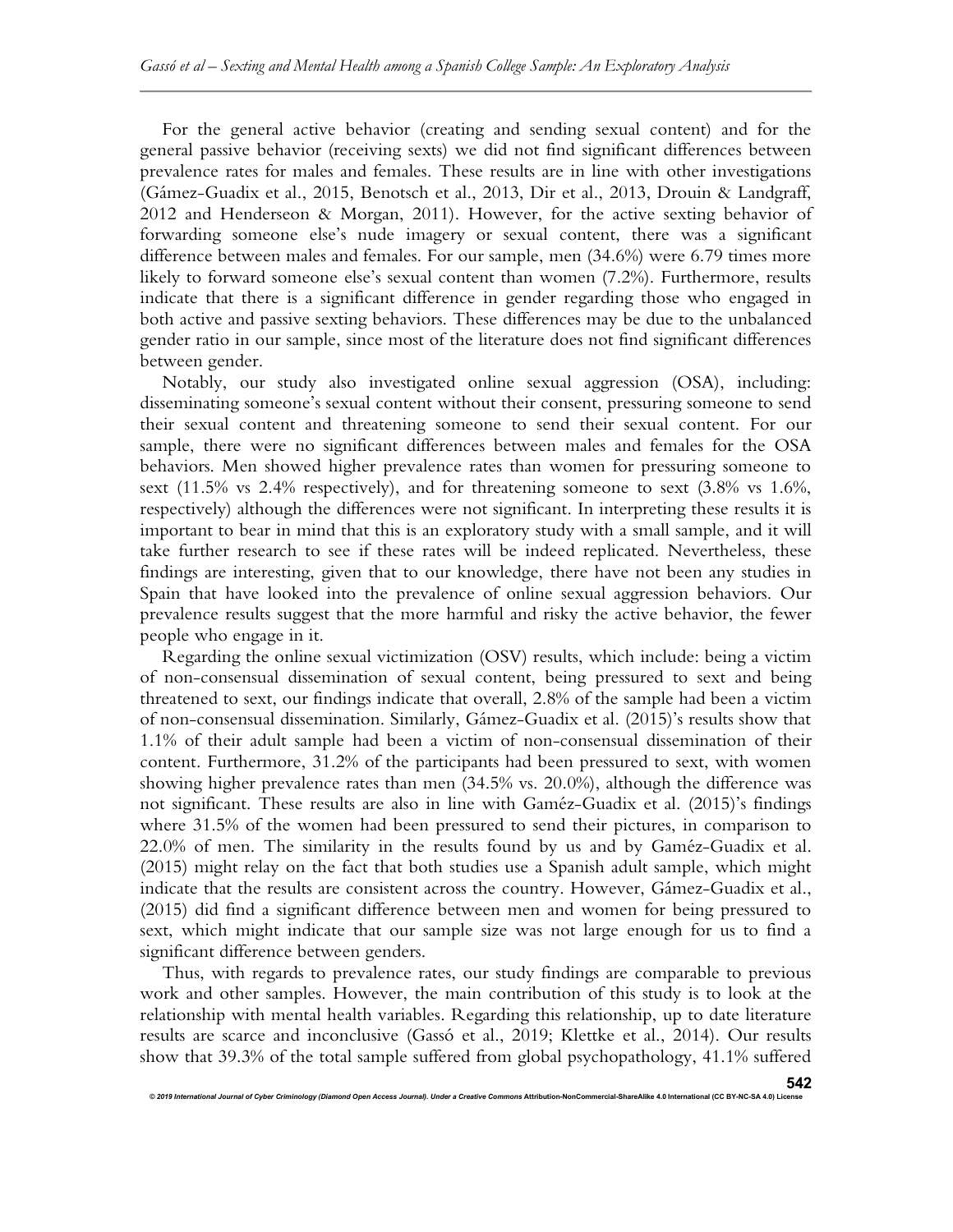

from depression and 52.7% of the sample suffered from clinical anxiety. With regards to gender, there were no significant differences between males and females in the three mental health measures we used. These results are in contrast with the results published by the authors of the LSB-50 psychometric test, where they found a significant difference between gender, being that women showed higher mental health scores for the three measures (Global psychopathology  $p < 0.01$ ; Depression  $p = <0.01$ ; Anxiety  $p = <0.01$ ) (Abuín & Rivera, 2014).

Our findings indicate that sexters were 2.63 times more likely to meet the threshold for global psychopathology, 2.98 times more like to meet the threshold for depression, and 2.52 times more likely to meet the threshold for anxiety than non-sexters. These finding differ from some studies that have looked into the relationship between sexting and mental health. For instance, Morelli et al. (2016), Gordon-Messer et al. (2013), Klettke et al. (2018) did not find significant associations between sexting behaviors and mental health. However, our results are in line with those reported by other studies (Dake et al., 2012, Van Ouytsel et al., 2014, Chaudhary et al., 2017, Gámez-Guadix and de Santisteban, 2018). Furthermore, Jasso et al. (2017) found that sexting might be an important risk factor for suicidal ideation, and that it is related to cybervictimization and depression. A recent longitudinal study of Spanish adolescents by Gámez-Guadix and de Santisteban (2018) found initial support that Depression at T1 predicted for Sexting at T2 rather than the other way around. In line with their findings, our study suggests a clear relationship between sexting and mental health in Spanish adult population.

Finally, our results showed that Frequency of Internet Use and Depression were predictors for active sexting behaviors (creating and sending sexual content). In this sense, using the internet more than 3 hours per day was a significant predictor of creating and sending sexual content ( $p=$  .042), and being Depressed also predicted for higher engagement in creating and sending sexual content  $(d= .015)$ . It is possible that people with greater mental health difficulties are more inclined to engage in sexting behaviors, but it is also possible that sexting victimization is related to adverse mental health outcomes. Our survey, in common with nearly all surveys of sexting behavior, suffered from the practical limitation of using a cross-sectional design. Therefore, it is not possible for us to establish the temporal relationship between sexting and mental health.

## Conclusion

In summary, our findings indicate that one out of every three people has sent a sext at least once, and that two out of every three people have received a sext at least once. These results indicate high sexting prevalence rates among Spanish college students, and, for general sexting behaviors, no difference has been found between men and women. Furthermore, a significant relationship has been found between active sexting and mental health, and sexters have been found to have higher rates of global psychopathology, depression and anxiety than non-sexters. These findings have important implications for mental health practitioners and educational communities, and suggest a need to find effective prevention strategies that will protect adolescents and young adults from becoming more victimized online. Furthermore, these results highlight the need to focalize preventive efforts and strategies towards protecting those adolescents and young adults with psychopathological symptomatology from engaging in sexting behaviors.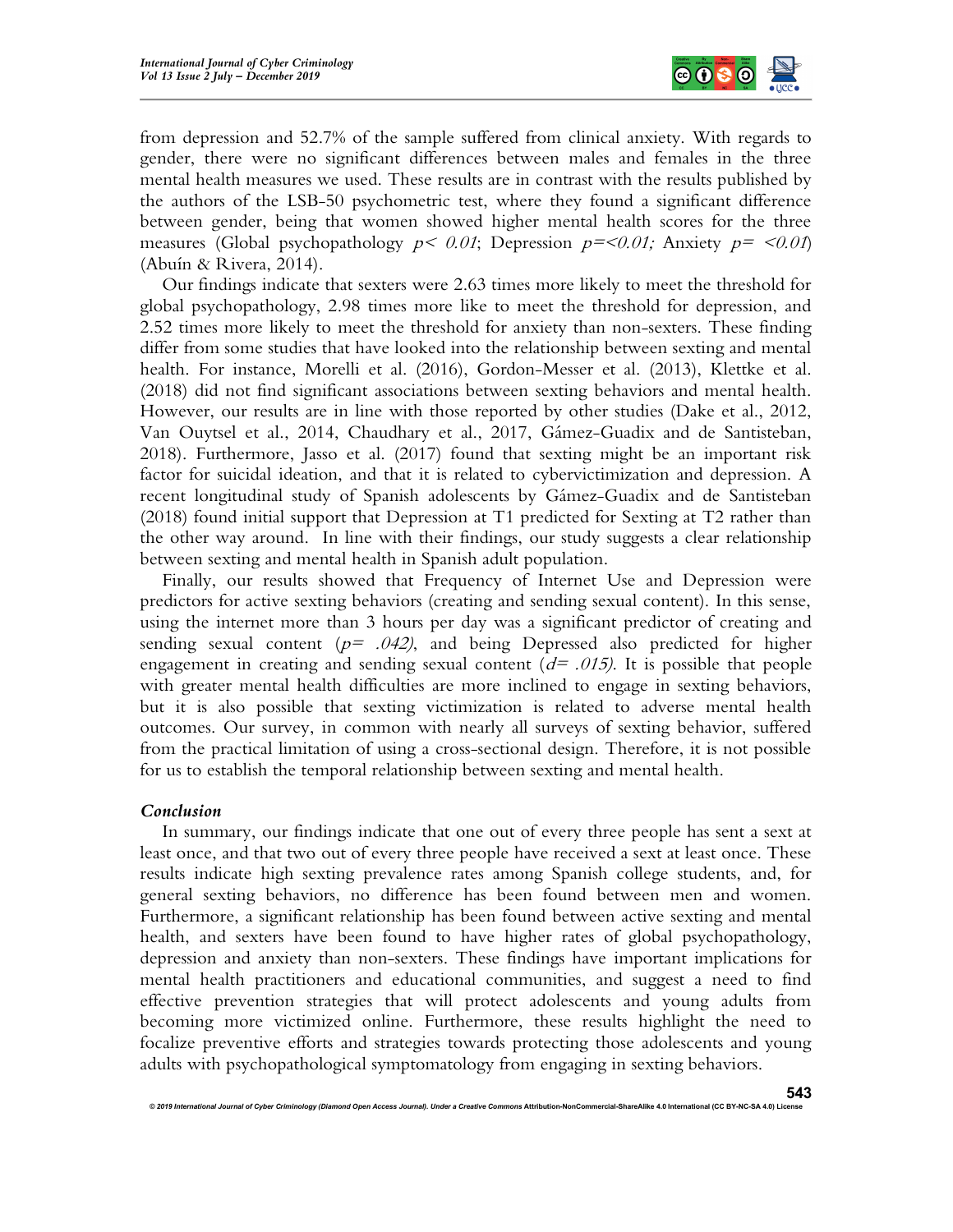This study has several limitations that should be taken into account. First, the sample used was comprised of only college students, rather than the general population, so generalization of results should be cautiously done. Second, as stated above, this study is cross-sectional, and not longitudinal, so no temporal relationships can be established between mental health variables and sexting behaviors. Finally, in order to increase cross measurement validity of findings, other studies should try to replicate our results obtained with a particular, validated, psychometric questionnaire, with other instruments. Further research should also explore if there are differences in mental health between consensual and non-consensual sexters, and should analyze the relationship between sexting and nonconsensual dissemination of sexual content.

## Acknowledgements

No funding for this study has been received. This research has been conducted as part of the project "Criminology, empirical evidence and criminal policy", Reference: DER2017-86204-R, financed by the State Research Agency (AEI)/Ministry of Science, Innovation and Universities.

## Author Contributions

Gassó, A. collected the data, analyzed the results and wrote the paper. Müller-Johnson, K. contributed to the methodology and data analysis and Agustina, J. R. and Montiel, I. contributed in conceiving the paper and reviewing the final version.

## Conflict of interest

The authors declare no conflict of interest.

© 2019 International Journal of Cyber Criminology (Diamond Open Access Journal). Under a Creative Comn

# References

- Abuín, M. R., & Rivera, L. D. (2014). La medición de síntomas psicológicos y psicosomáticos: el Listado de Síntomas Breve (LSB-50). Clínica y Salud, 25(2), 131-141
- Agustina, J. R. (2012). Analyzing sexting from a criminological perspective. beyond child pornography issues: Sexting as a threshold for victimization. Cybercrime & Security. West: Thomson Reuters, 4, 64-96
- Agustina, J. R., & Gómez-Durán, E. L. (2012). Sexting: Research criteria of a globalized social phenomenon. Archives of Sexual Behavior, 41, 1325-1328.
- Agustina, J. R., & Gómez-Durán, E. L. (2016). Factores de riesgo asociados al sexting como umbral de diversas formas de victimización. Estudio de factores correlacionados con el sexting en una muestra universitaria. IDP. Revista de Internet, Derecho y Política, (22), 21-47.
- Associated Press and MTV (2009). MTV Digital Abuse Survey, Executive Summary. Retrieved from http://surveys.ap.org/data/KnowledgeNetworks/AP\_Digital\_Abuse\_Topline\_092209. pdf.
- Barrense-Dias, Y., Berchtold, A., Surís, J-C., Akre, C. (2017). Sexting and the definition issue. Journal of Adolescent Health, 337, 61, 554-54
- Benotsch, E. G., Snipes, D. J., Martin, A. M., & Bull, S. S. (2012). Sexting, substance use, and sexual risk behavior in young adults. Journal of Adolescent Health, 52, 307-313.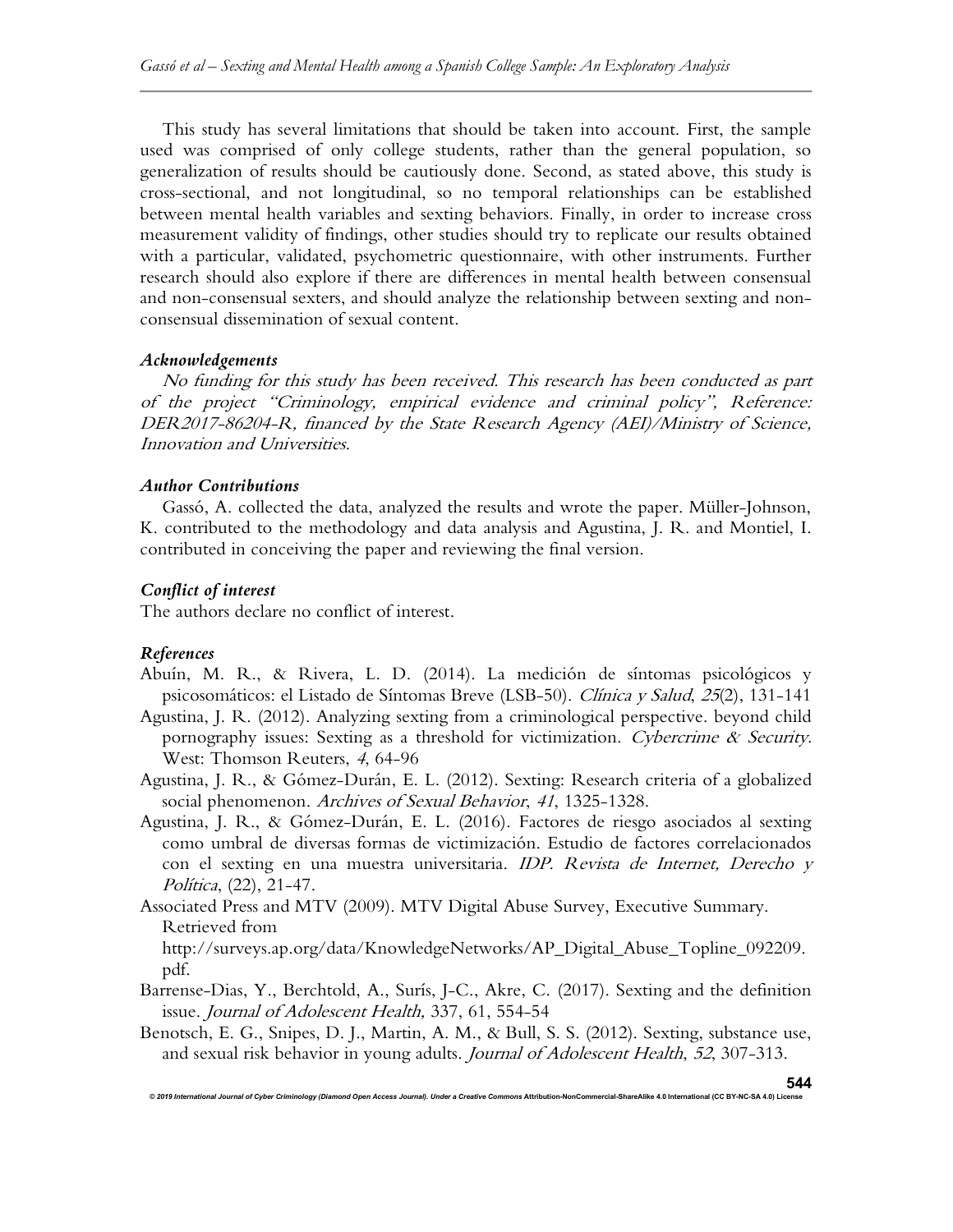

- Boulat, M., Caddaye, D., D'Souza, H., Glyde, M., Hatwal, A., Jansz, C., et al. (2012). Submission to the Victorian parliament Law reform Committee's inquiry into sexting. Retrieved from http://www.privacy.vic.gov.au/privacy/web2.nsf/files/inquiry-intosexting-submission/\$file/sexting\_inquiry\_submission\_2012.pdf.
- Brenick, A., Flannery, K. M., & Rankin, E. (2017). Victimization or Entertainment?: How Attachment and Rejection Sensitivity Relate to Sexting Experiences, Evaluations, and Victimization. In Identity, Sexuality, and Relationships among Emerging Adults in the Digital Age (pp. 203-225). IGI Global. 10.4018/978-1-5225-1856-3.ch013
- Brinkley, D. Y., Ackerman, R. A., Ehrenreich, S. E., & Underwood, M. K. (2017). Sending and receiving text messages with sexual content: Relations with early sexual activity and borderline personality features in late adolescence. Computers in human behavior, 70, 119-130.
- Chaudhary, P., Peskin, M., Temple, J. R., Addy, R. C., Baumler, E., & Shegog, R. (2017). Sexting and Mental Health: A School-based Longitudinal Study Among Youth in Texas. Journal of Applied Research on Children: Informing Policy for Children at *Risk*,  $8(1)$ , 11.
- Dake, J. A., Price, J. H., Maziarz, L., & Ward, B. (2012). Prevalence and correlates of sexting behavior in adolescents. American Journal of Sexuality Education, 7, 1-15.
- Delevi, R., & Weisskirch, R. S. (2013). Personality factors as predictors of sexting. Computers in Human Behavior, <sup>29</sup>, 2589-2594.
- Dir, A. L., Cyders, M. A., & Coskunpinar, A. (2013). From the bar to the bed via mobile phone: A first test of the role of problematic alcohol use, sexting, and impulsivityrelated traits in sexual hookups. Computers in Human Behavior, 29, 1664-1670.
- Döring, N. (2014). Consensual sexting among adolescents: Risk prevention through abstinence education or safer sexting. Cyberpsychology, 8, 1-18.
- Drouin, M., & Landgraff, C. (2012). Texting, sexting, and attachment in college students' romantic relationships. Computers in Human Behaviour, 28, 444–449.
- Drouin, M., Ross, J., & Tobin, E. (2015). Sexting: A new, digital vehicle for intimate partner aggression?. Computers in human behavior, 50, 197-204.
- Englander, E. (2012). Low risk associated with most teenage sexting: A study of 617 18 year-olds. In MARC Research Reports. Paper 6. Available at: http://vc.bridgew.edu/marc\_reports/6
- Fahy, A. E., Stansfeld, S. A., Smuk, M., Smith, N. R., Cummins, S., & Clark, C. (2016) Longitudinal associations between cyberbullying involvement and adolescent mental health. Journal of Adolescent Health, 59(5), 502-509.
- Frankel, A. S., Bass, S. B., Patterson, F., Dai, T., & Brown, D. (2018). Sexting, risk behavior, and mental health in adolescents: an examination of 2015 Pennsylvania Youth Risk Behavior Survey data. Journal of school health, 88(3), 190-199.
- Gámez-Guadix, M., Almendros, C., Borrajo, E., & Calvete, E. (2015). Prevalence and association of sexting and online sexual victimization among spanish adults. Sexuality Research and Social Policy, <sup>12</sup>, 145-154.
- Gámez-Guadix, M., de Santisteban, P., & Resett, S. (2017). Sexting among Spanish adolescents: Prevalence and personality profiles. *Psicothema*, 29(1) 29-34.
- Gámez-Guadix, M., & De Santisteban, P. (2018). "Sex Pics?": Longitudinal Predictors of Sexting Among Adolescents. Journal of Adolescent Health, 63(5), 608-614.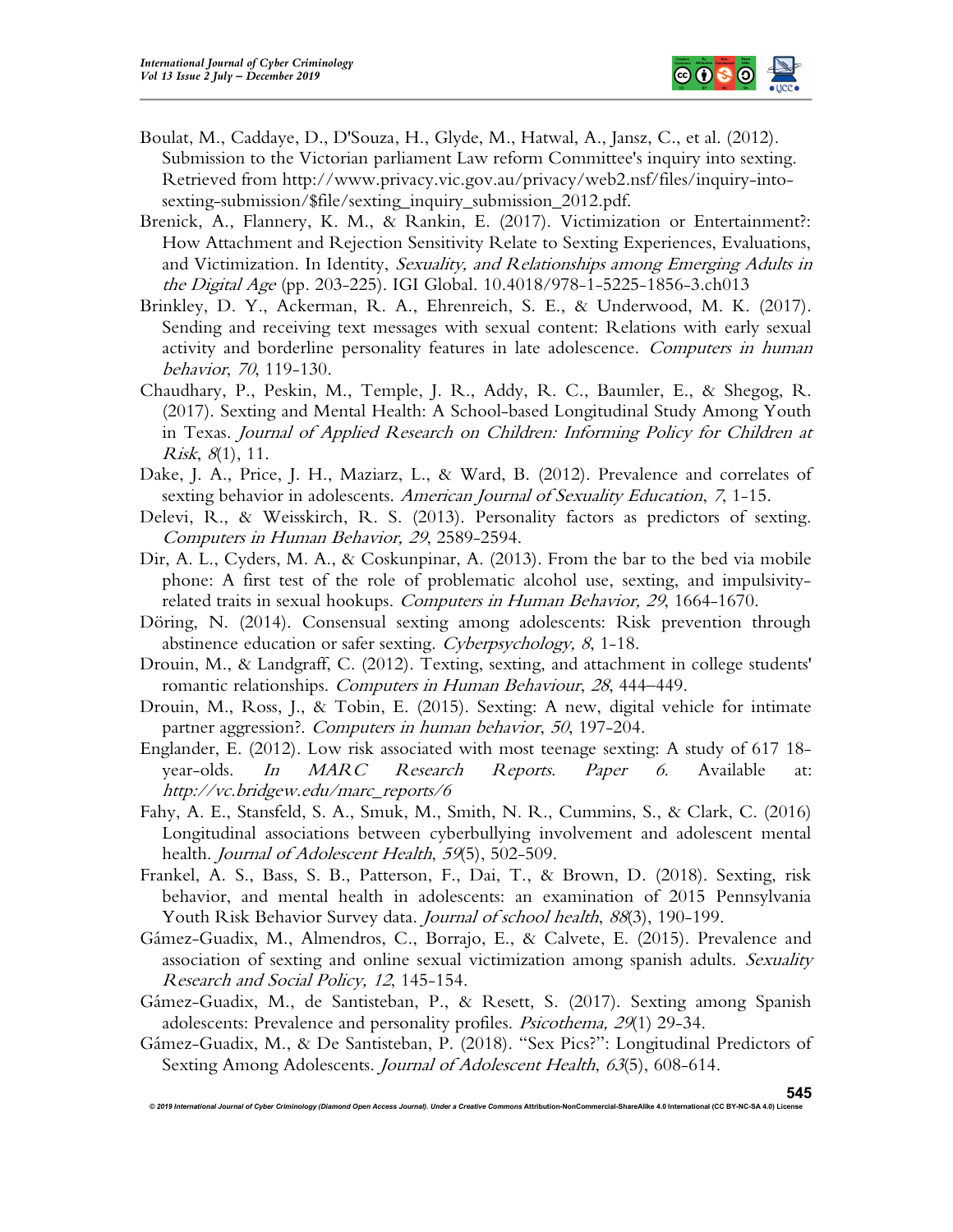- Gassó, A. M., Klettke, B., Agustina, J. R., & Montiel, I. (2019). Sexting, mental health, and victimization among adolescents: a literature review. International journal of environmental research and public health, 16(13), 2364.
- Gordon-Messer, D., Bauermeister, J. A., Grodzinski, A., & Zimmerman, M. (2013). Sexting among young adults. Journal of Adolescent Health, 52, 301–306.
- Henderson, L., & Morgan, E. (2011). Sexting and sexual relationships among teens and young adults. *McNair Scholars Research Journal*, 7(1) (doi: http://scholarworks.boisestate.edu/mcnair\_journal/vol7/iss1/9)
- Hudson, H. K., & Fetro, J. V. (2015). Sextual activity: Predictors of sexting behaviors and intentions to sext among selected undergraduate students. Computers in Human Behavior, 49, 615-622.
- Jasso J. L., Lopez F., Gámez-Guadix M., (2017). Assessing the links of sexting, cybervictimization, depression, and suicidal ideation among university students. Arch Suicide Res; 22, 153-64.
- Klettke, B., Hallford, D. J., & Mellor, D. J. (2014). Sexting prevalence and correlates: a systematic literature review. Clin Psychol Rev; 34, 44–53.
- Klettke, B., Mellor, D., Silva-Myles, L., Clancy, E., & Sharma, M. K. (2018). Sexting and mental health: A study of Indian and Australian young adults. Cyberpsychology: Journal of Psychosocial Research on Cyberspace, 12(2).
- Klettke, B., Hallford, D. J., Clancy, E., Mellor, D. J., & Toumbourou, J. W. (2019). Sexting and psychological distress: the role of unwanted and coerced sexts. Cyberpsychology, Behavior, and Social Networking.
- Madigan, S., Ly, A., Rash, C. L., Van Ouytsel, J., & Temple, J. R. (2018). Prevalence of multiple forms of sexting behavior among youth: A systematic review and metaanalysis. *JAMA pediatrics*, 172(4), 327-335.
- Mitchell, K. J., Finkelhor, D., Jones, L. M., & Wolak, J. (2012). Prevalence and characteristics of youth sexting: A national study. Pediatrics, 129, 13-20.
- Montiel, I., & Carbonell, E. (2012). Cuestionario de victimización juvenil mediante internet y/o teléfono móvil [Juvenile Online Victimization Questionnaire, JOV-Q] Patent number 09/2011/1982. Valencia: Registro Propiedad Intelectual Comunidad Valenciana.
- Morelli, M., Bianchi, D., Baiocco, R., Pezzuti, L., & Chirumbolo, A. (2016). Sexting, psychological distress and dating violence among adolescents and young adults. Psicothema, 28, 137-142.
- Mori, C., Temple, J. R., Browne, D., & Madigan, S. (2019). Association of Sexting with Sexual Behaviors and Mental Health Among Adolescents: A Systematic Review and Meta-analysis. *JAMA pediatrics*.
- Ngo, F., Jaishankar, K., & Agustina, J. R. (2017). Sexting: Current Research Gaps and Legislative Issues. International Journal of Cyber Criminology, 11(2).
- Reyns, B. W., Burek, M. W., Henson, B., & Fisher, B. S. (2013). The unintended consequences of digital technology: Exploring the relationship between sexting and cybervictimization. Journal of Crime and Justice, 36(1), 1-17.
- Rice, E., Rhoades, H., Winetrobe, H., Sanchez, M., Montoya, J., Plant, A., et al. (2012). Sexually explicit cell phone messaging associated with sexual risk among adolescents. Pediatrics, 130, 667–673.

© 2019 International Journal of Cyber Criminology (Diamond Open Access Journal). Under a Creative Com